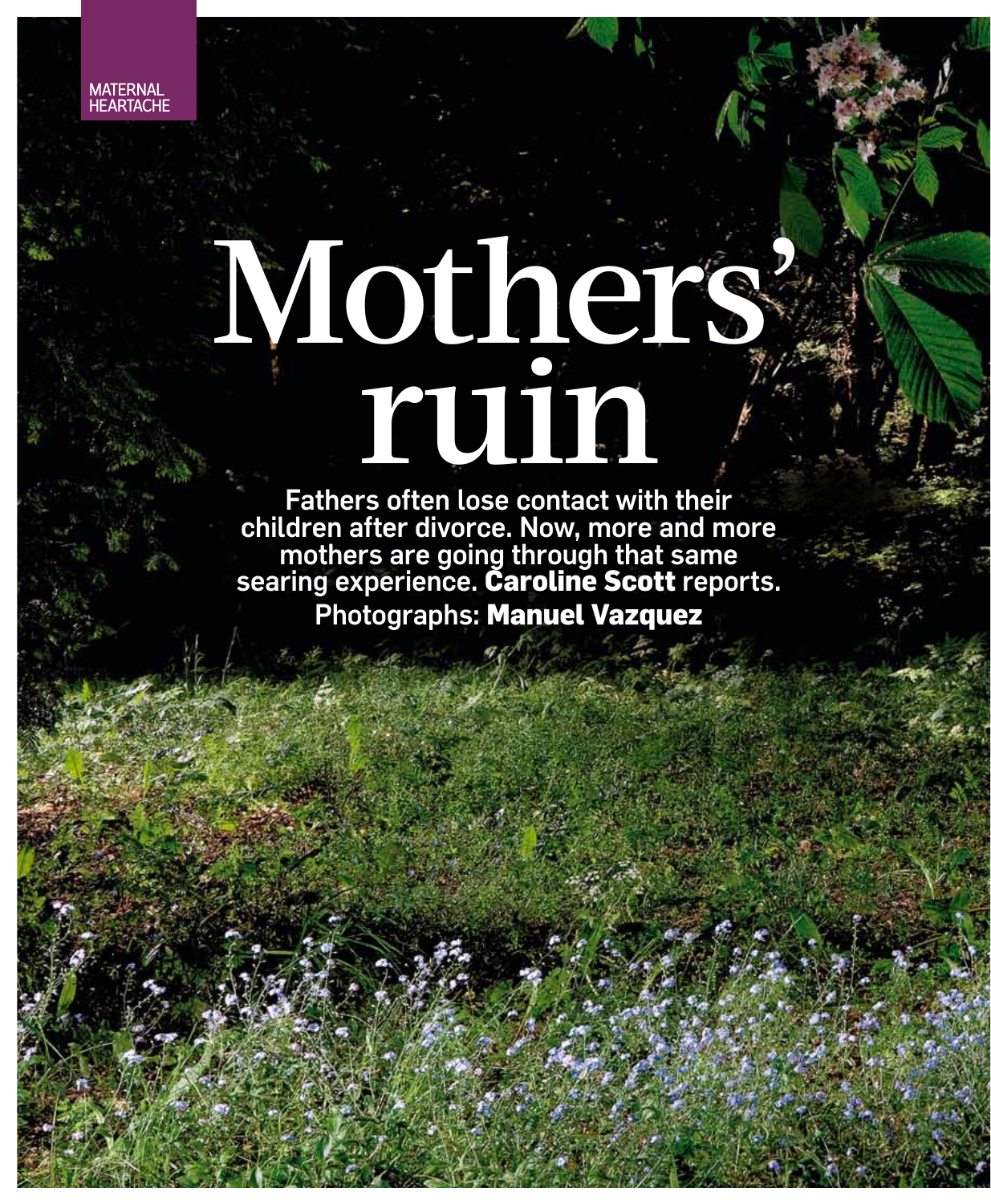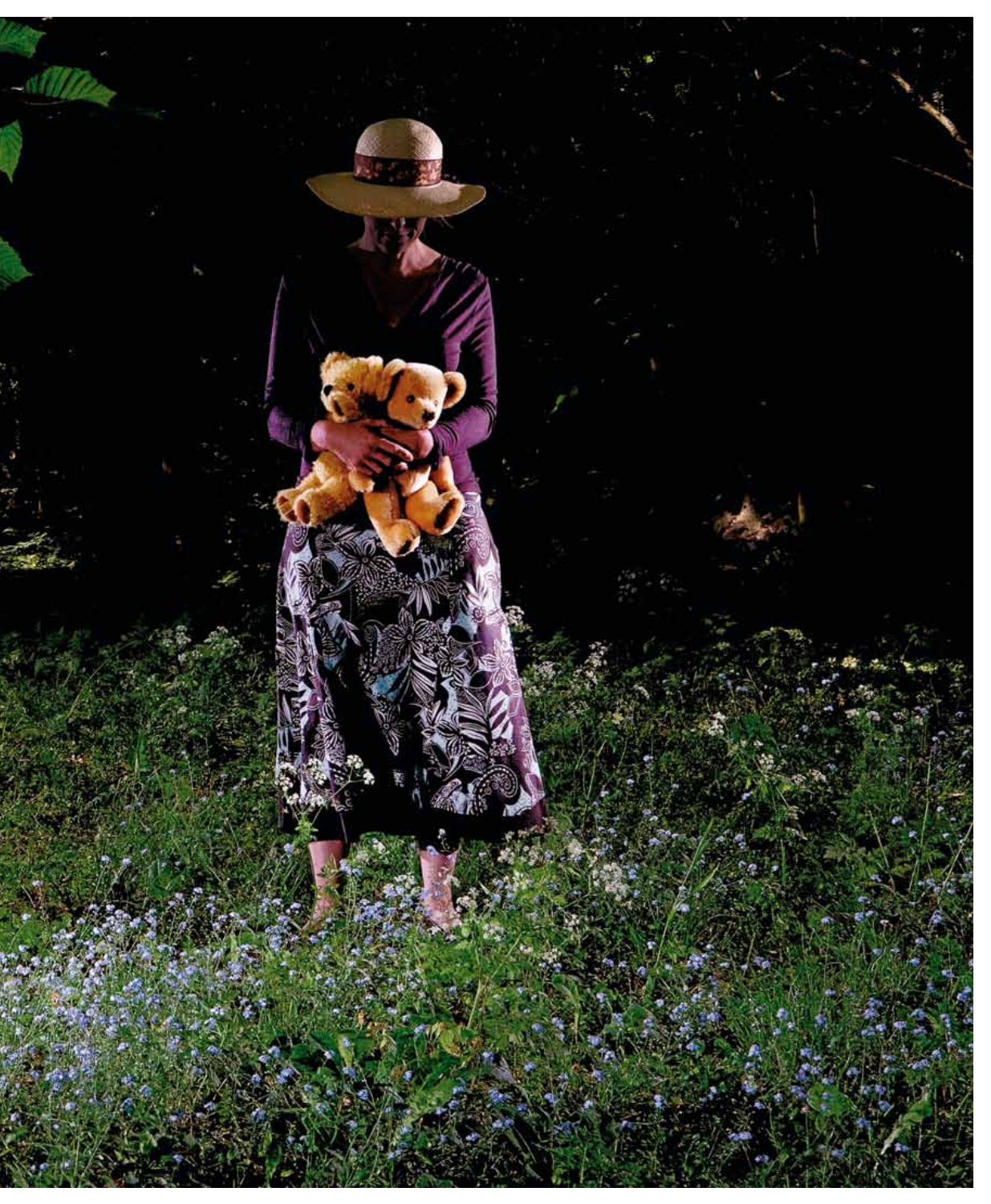ucy opens the door to<br>study and pulls two p<br>candy-striped memo<br>from a high shelf. The<br>filled with the few tree<br>she has managed to s<br>from her children's lives. In one, a<br>crumpled baseball can a small flu ucy opens the door to her study and pulls two pink, candy-striped memory boxes from a high shelf. They are filled with the few treasures she has managed to salvage crumpled baseball cap, a small, fluffy toy and a few scraps of paper, daubed with felt tip. In the other, a baby blanket, an old cinema ticket, and a flowery diary with an entry entitled: "Why my mum is the best..."

It is three years since Lucy had any physical contact with her children. The last time she saw Zoe and Jake — who were then 10 and  $6 -$  they were jumping into their father Paul's car after an August bank holiday weekend with her, spent doing "normal things". "We did a bit of shopping, we had supper together." She has deliberated to the point of madness about what she might have done better, how she could have prevented what happened next. They are now 13 and 9, and apart from a brief sighting of Zoe out shopping with friends a year ago, she has not set eyes on either of them since.

Lucy and Paul decided to share custody of the children after they separated because, Lucy says, "whatever our problems, I wanted them to have a good relationship with their father". For almost a year the arrangement worked: she had them one week and Paul the next. Until, one Friday night, they didn't arrive. Instead, there was a phone call from her solicitor, who read out a letter from Paul's solicitor explaining that he would not be bringing the children back. The next day she received a handwritten note, a page of childish

scrawl, from Zoe and Jake. "Too scared to say this to your face... we've decided to live with daddy. Daddy helps us with our homework." At the end, six-year-old Jake had written in hesitant, emergent letters:

"i love you mummy".

Lucy was a GP, a woman practised in listening to others' distress and dispensing advice. Consumed with a court battle that has taken over her life, she hasn't worked for three years now. She describes a volatile relationship with her ex-husband: communication via Postit notes, violent outbursts and impenetrable silences. "When I finally told Paul I wanted a divorce, he told the children I was leaving them, and then threatened to commit suicide." In the detail is a portent of what was to come.



Paul, Lucy says, has a highly systematic mind and she believes he planned his hijack of the children meticulously. "They never had any homework when they came to me because they'd already done it, and their reading books had always been signed by him." Paul would later file them with his court papers as evidence that "Daddy listened to them read" and Mummy didn't. She produces a couple of crumpled bits of paper, covered in Zoe's writing, then closes her eyes so she doesn't

the desperate attempts of a woman forced to try to prove her children love her. There are school reports and a crayoned picture of her, drawn by Jake, then seven: "Look, he's drawn me smiling!" An excerpt from Zoe's Hello Kitty diary, and a letter written a week before Lucy last saw her, saying: "Dear mummy, i love you to the moon and

It feels both sad and invasive, looking at

back, love Zoe." Reports from psychiatrists and psychologists were commissioned and filed, every aspect of her mothering turned over and examined in forensic detail. At one point the Cafcass officer (the social worker appointed by the Children and Family Court Advisory and Support Service) notes that Zoe and Jake repeatedly complain that mummy "worked too much" and "didn't have enough time for us". I wonder how many of us would come out of this unscathed. Lucy's one point of consolation was no one actually said: "You're a bad mother."

"My barrister said few people would withstand this kind of scrutiny as well as I did. Those are precious words to me."

But it made no difference. The court considers that, at 12, children are old

enough to make up their own minds about where they want to live. In the end, every day spent information-gathering between each court appearance took Lucy progressively to the point where the legal system would no longer be able to help her. The judge, while acknowledging there was "emotional entrapment", allowed sole residency with Paul to continue, according to the children's expressed wishes, giving Lucy regular weekly contact, "none of which materialised". "Paul

would say they had a 'tummy ache' or they didn't want to come. He wouldn't answer the phone and, if I went round, he'd complain of harassment. It would then be another

have to look at them: 1. I wish mum would leave us alone and stop making us go to cort. (sic). 2. I wish I did not need to worry.

**lucy says she's 'locked in a** 

**world of perpetual grief'**

Suddenly, feeling cold, Lucy jumps up and puts the kettle on. Then, forgetting it, begins to rustle distractedly through papers and files, stacked 6in deep on her dining-room table. Official court transcripts mingle with sheaves of foolscap, tightly filled with vitriol and blame. As the court appearances ramp  $up$  — in all she went back to court eight times in three years to try to secure contact with her children — so does the complexity of the evidence submitted.

couple of months of no contact before the next hearing." But how could the judge allow the situation to continue? Lucy's shoulders slump. "You've got to understand, Paul is such a charming person. He'd say to the judge, 'I've tried so hard, but despite my best endeavours, my children do not want to see their mother.'"

Recent figures from the Child Support Agency (CSA) suggest that the number of women losing sole residence (formerly known as custody) of their children is rising. The instances where mothers are registered as the non-resident parent rose from 57,000 in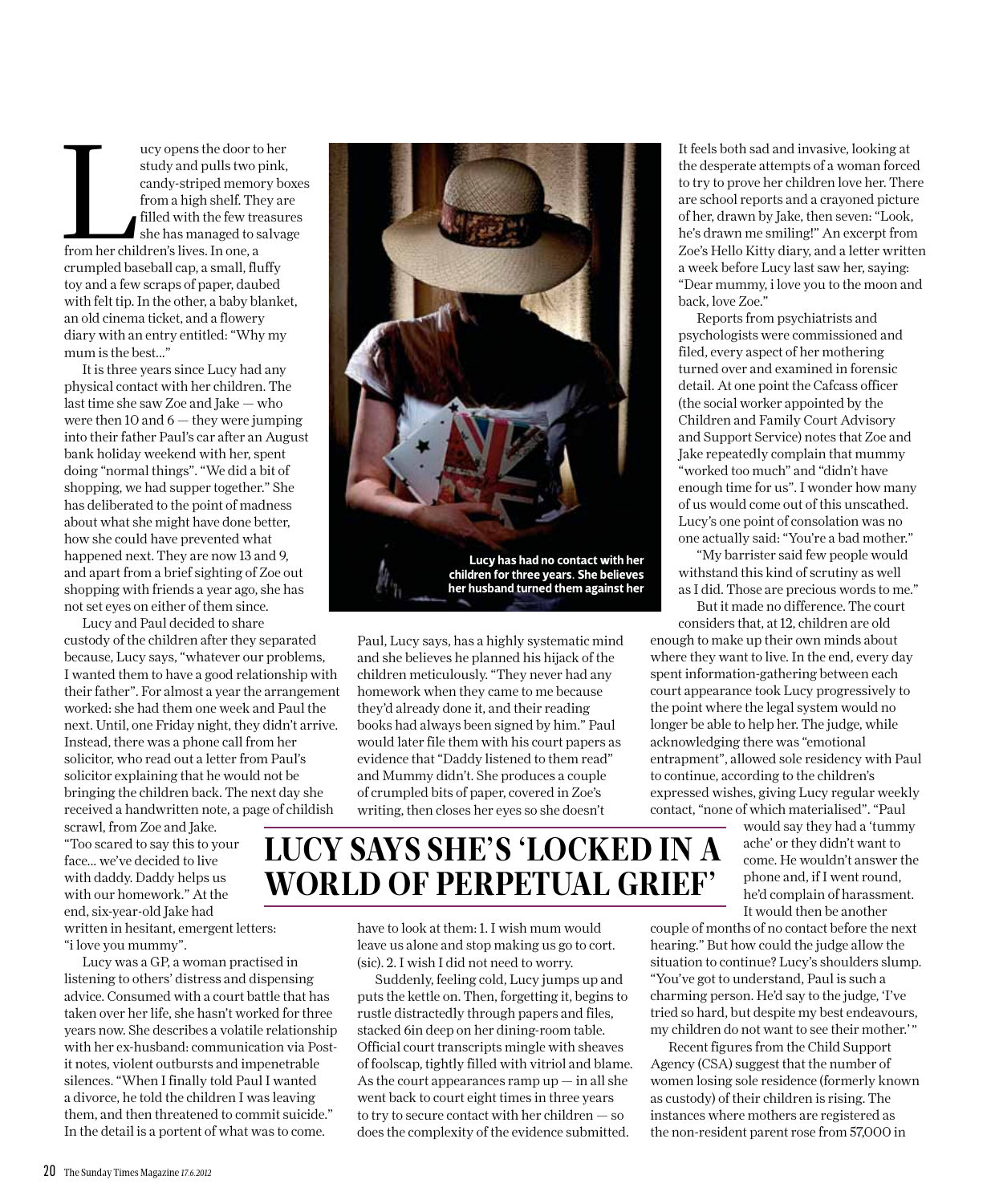

2005 to 66,900 in 2010, a figure that only reflects working women paying child support. The charity Match (Mothers apart from their Children) estimates that around 150,000 mothers no longer live with their children.

None of the women I spoke to for this report had any idea they might end up losing their children. All have been left asking themselves the same question: "How did it come to this?"

Historically, under English Common Law, custody of the children for divorcing parents was given to the father. Women had few individual rights until the early 19th century when The Custody of Infants Act 1839 established a presumption of maternal custody for children under seven; this was later extended to the age of 16. It became known as "Tender Years Doctrine" and it persisted for more than 100 years. But now the Family Law Act requires a court to regard the best interests of the child as the most important consideration, and its approach is gender-neutral. Women can no longer assume they will be granted full custody of their children. Parents are referred to not as "mothers" or "fathers", but people with "parental responsibilities".

Lucy has spent £54,000 on legal fees and professional reports and still has no contact with her children. Her face is ashen with

exhaustion. "My solicitor said at the beginning, 'This might cost you an awful lot of money...' But that was never an issue. I needed to know I had done my best. That I've done everything in my power to get them back." Having failed, she feels "locked in a world of perpetual grief". "A friend suggested I have PTSD (post traumatic stress disorder). I think it's possible."

The Association for Shared Parenting (ASP), which holds walk-in workshops in Leicester, Coventry and Birmingham, is all too familiar with such cases of "parental alienation", where the (ASP), which holds walk-in workshops in Leicester, Coventry and Birmingham, is all too familiar with issue of where children should live becomes a battleground. Families Need Fathers and Match, both members of ASP, are campaigning for a less inquisitorial family court system. Both want the same thing: the right to see their children and for their children to see them. What unites them, says ASP, is "controlling ex-partners who use children as a blunt instrument to further their own ambitions". Last year's Family Justice Review stopped short of introducing a legal presumption of shared parenting, warning that it would create "an unacceptable risk of damage to children"

But the Queen's speech in May included a consultation on legal options to change the law in England and Wales. The new Children

and Families Bill will, according to children's minister Tim Loughton, "properly recognise the joint nature of parenting — where that is safe and in the child's best interests".

But, as many parents will testify, a shared residency order is worthless if an implacably hostile parent won't comply. And there are few means of redress, other than going back to court. It takes Cafcass 12 to 16 weeks to produce a report for each new hearing, and some parents brazenly use the system as a means of delay. Sir Nicholas Wall, England's most senior family court judge, accuses well-educated parents of waging a legal war, using their children as "battlefield ammunition. And, in my experience, the more intelligent the parent, the more intractable the dispute".

In America, where 2.2m mothers do not have primary custody of their children, the number of fathers who are awarded it has doubled. The

internet is awash with tips for working mothers not on how to share  $-$  too risky  $-$  but on how not to lose. "Whatever your hours at work, take time to do homework, feed, bathe and read with them. Memorise the names of their teachers, their friends, their favourite TV programmes." And since virtually every custody battle involves evidence that will show the other parent in a damaging light, beware negative texts, emails or even voicemails which are all grist to an ex-partner's mill. (Think Alec Baldwin's frustrated rant as he fought Kim Basinger for custody of their daughter Ireland.)

Some family court judge decisions are truly shocking. Last month, after a bitter legal battle, during which accusations of domestic cruelty flew back and forth, Alaina Giordano, a 37-year-old from North Carolina who is suffering from breast cancer, was ordered to hand over her children, aged 5 and 11, to her estranged husband, due to "the deteriorating condition of the mother's health".

It's a story that does not surprise Sophie, 43, a florist diagnosed with a "slow-progressing form of MS" at 21. "I control it with diet and exercise and I haven't got much worse". Yet she lost custody of her three children, Zac, Lottie and May, five years ago when May was just over a year old. Sophie is composed, purposeful and funny. It's only when  $\ggg \gg$